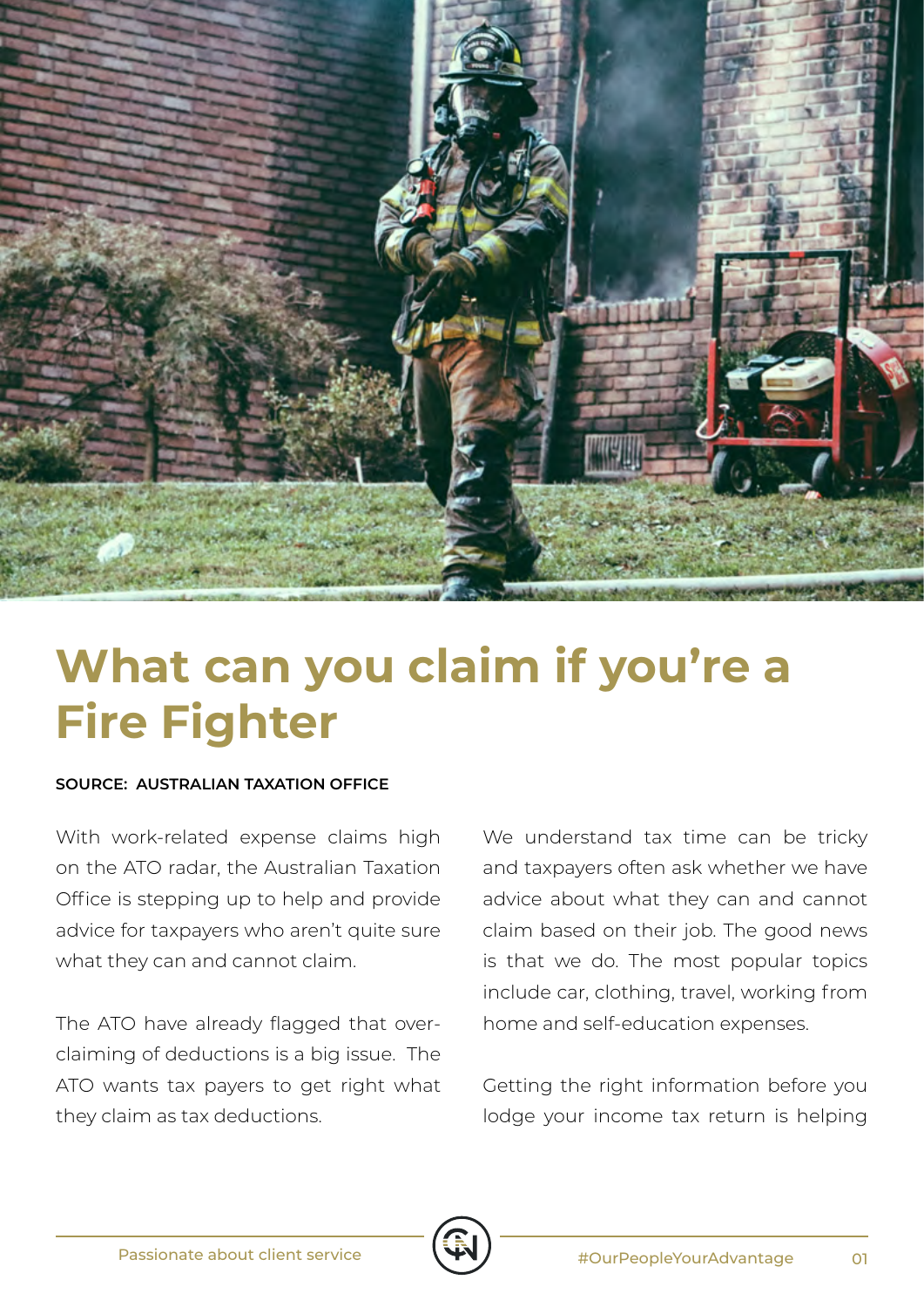our clients to get their claims right and avoid issues later on.

We want every person to have the information they need to know whether they can make a claim, to get it right, and know what records they need to keep. Understanding what you can and cannot claim will help ensure that your income tax return is processed quickly and any refund is paid as soon as possible. Most people want to lodge their income tax return with the right information and helping people to do that in the first p lace i s t he m ost efficient way to operate.

## **What you can and can't claim**

Each occupation has specific circumstances which affect what can and cannot be claimed. Here are some snippets from some ATO occupation quides. Remember, regardless of the occupation you are in, you can only claim the work-related part of expenses, and you must meet the three golden rules:

- You must have spent the money yourself and not been reimbursed;
- The claim must be directly related to earning your income; and
- You need a record to prove it.

## **Fire Fighter employees: workrelated expenses**

Common deductions include the following:

- You can claim the cost of using a car you own when you drive:
	- between separate jobs on the same day – for example, from your firefighting job to your second job as a first aid trainer
	- to and from an alternate workplace for the same employer on the same day – for example, travelling from your station to a primary school to run a fire safety information session with students.
- In limited circumstances you can claim the cost of trips between home and work, where you carry bulky tools or equipment for work. You can claim a deduction for the cost of these trips if all of the following apply:
	- the tools or equipment you carry are essential to perform your employment duties and you don't carry them merely as a matter of choice
	- $\blacksquare$  the tools or equipment are bulky this means that because of the size and weight they are awkward to transport and can only be transported conveniently by the use of a motor vehicle